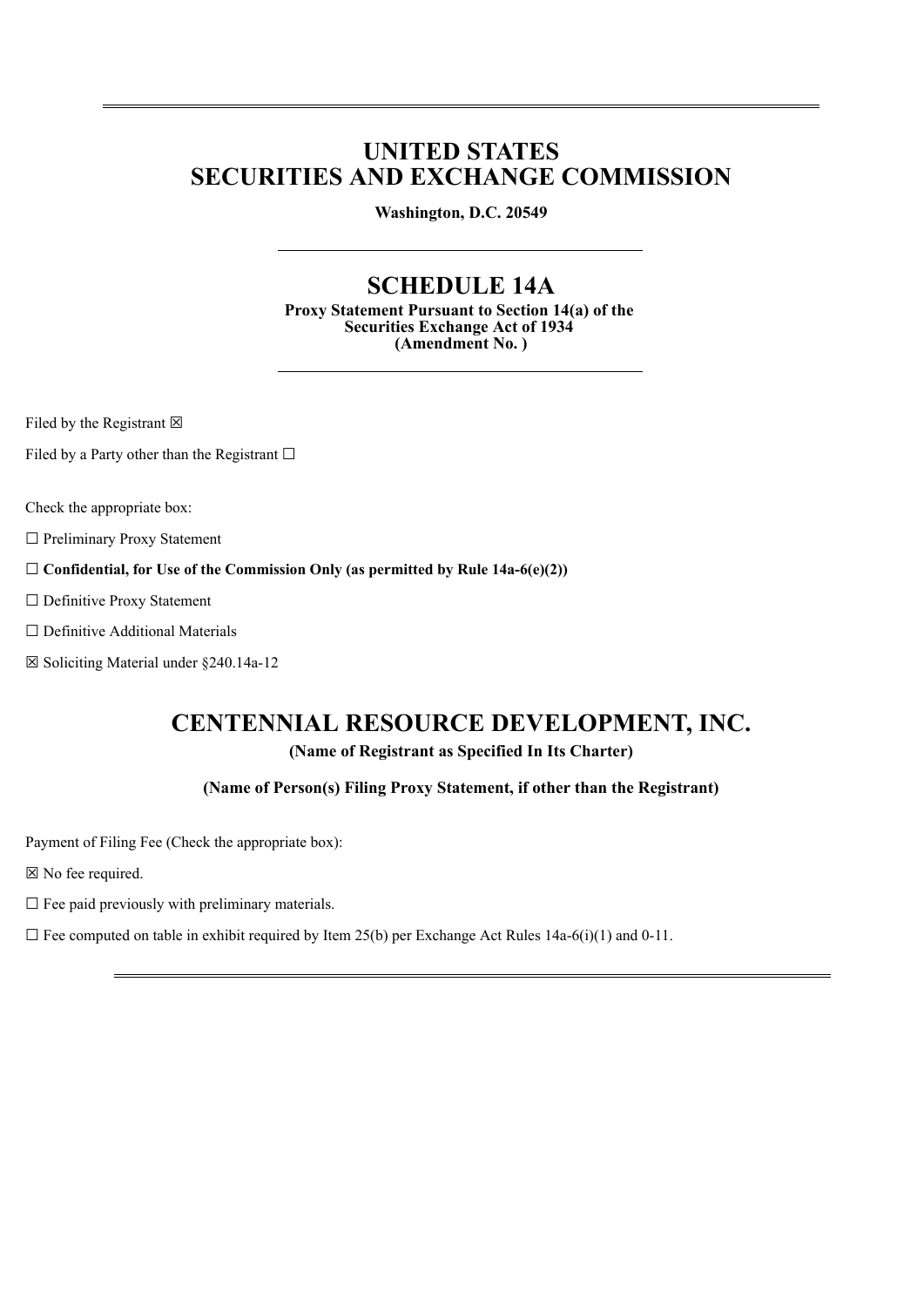# Energy, Power & Renewables Conference

June 22-23, 2022 | InterContinental New York Barclay



#### Centennial Resource Development, Inc.

presentation delivered at the 2022 Energy, Power & Renewables Conference on Wednesday, June 22, 2022 at 10:30 AM

**Zach Parham:** Good morning. Welcome to day one of our 7th annual Energy Conference at J.P. Morgan. I'm Zach Parham from the E&P research team. Joining us next is Centennial Resource Development, a pure-play Delaware Basin E&P that recently announced a merger of equals with private operator Colgate Energy.

Today, we have representatives from both CDEV and from Colgate with us, including Sean Smith CEO of CDEV, and James Walter and Will Hickey, Co-CEOs of Colgate, who will be leading the combined company upon the deal close, which is expected at 3Q.

First off, a question for both teams. Maybe, Sean, you can answer it first. Could you give us some color on why you believe this transaction's the best path forward for both of the companies?

**Sean Smith:** Yeah sure. I'll certainly speak on my behalf, and you guys can chime in as well. I've said repeatedly that Centennial, which is a Delaware Basin pure-play already, is constantly looking for the right size and scale to be meaningful to an investor base. We're always looking for opportunities, to grow the business.

We already were at a place where our leverage was less than 1x's. We're generating meaningful free cash flow. We announced the shareholder return program, so the bar was really high for opportunities that we thought would be interesting to us.

As the Colgate opportunity presented itself, we looked across the aisle and across the lease line because the acreage footprints are so great and saw a real opportunity to generate something meaningful, better than what we had as a standalone basis.

The combined company will be the largest Delaware Basin pure-play out there, the one and only out there of that size and scale. We'll have over 180,000 net acres combined. We'll have over 140,000 barrels of oil equivalent combined. We'll generate over a billion dollars of free cash flow next year, assuming strip prices.

It's a much stronger company combined than we were a standalone. All of that will allow for a much more meaningful and accelerated shareholder return program than a standalone basis. For all those reasons, it made a lot of sense.

On top of that, our current shareholders, it's accretive to them, both from a cash flow and a free cash flow per share basis. It checked all of the boxes that we were looking for including the inventory depth and quality that these guys have. Both James and Will have built a very, very strong company alongside Centennial, as I said, along the lease lines next to Centennial.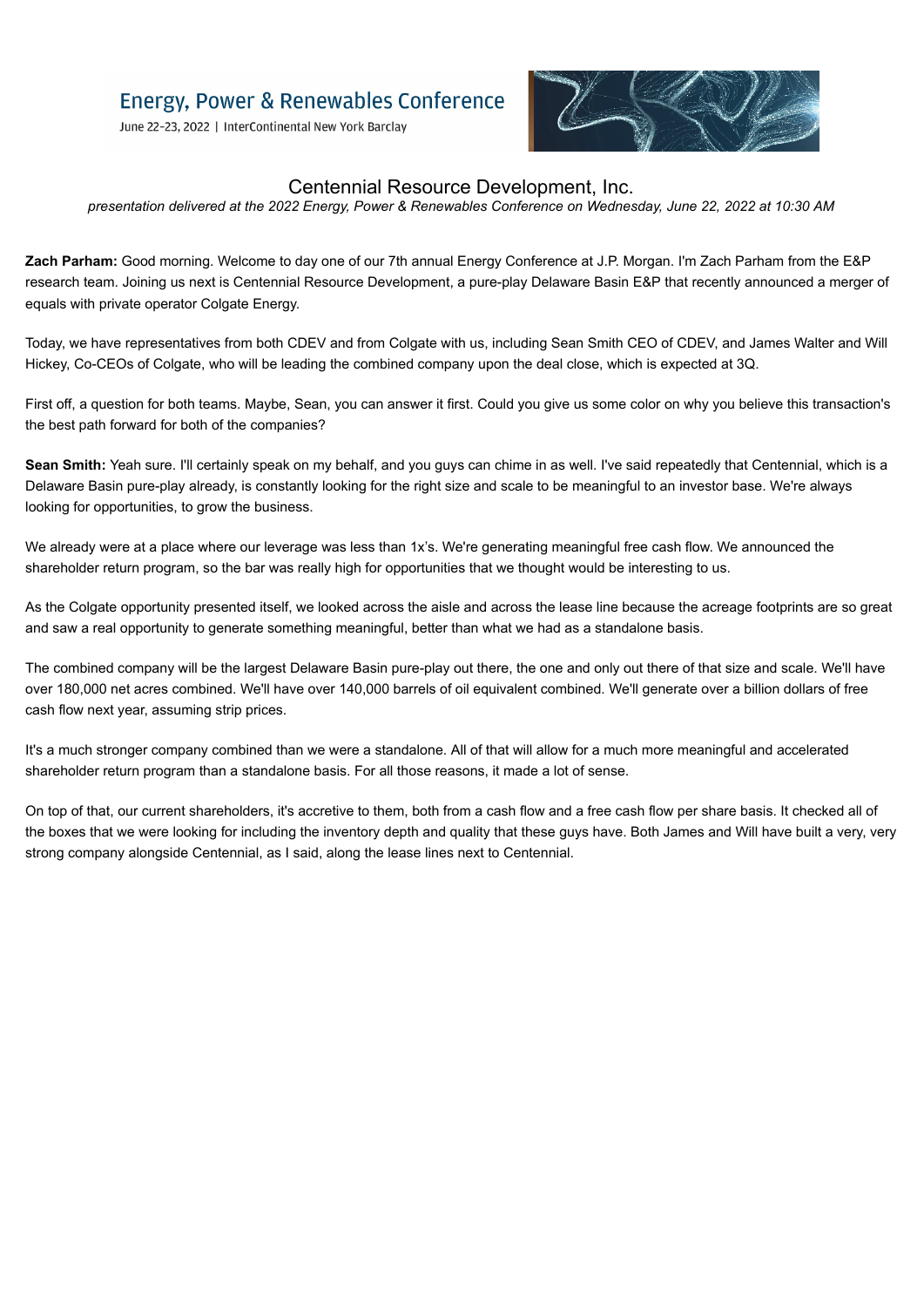I think that the business combination makes a ton of industrial as well as shareholder sense. I think there's a lot of opportunity to drive increased value out of the pro forma business, and we look forward to truly integrating the teams over the next couple months and driving that value.

Couldn't be more excited about the business combination and look forward to getting that closed here in the next couple of months.

**James Walter:** From our perspective, we've been a private business the last six and a half years and always focused on how do we make the business better to drive incremental value for our shareholders.

Back half of last year, we probably had conversations with some people in this room. We started to explore the process of a standalone IPO. We hired a bank. We did multiple filings of our S-1. As part of that, we explored other strategic alternatives as well. As we looked at the totality of our options, they were all really good.

The standalone case was good. The standalone IPO could be cool. There are other strategic options that could have made a lot of sense. The more time we spent with Sean and his team, getting to know those assets, getting to know what the pro forma business could look like, it was clear that was the best next step to build the best independent company in the Delaware Basin.

I'd say it made a ton of sense as Sean's hit a lot of the points that we're excited about. I think this business is stronger than we could have been alone and should allow us to provide tons of strategic flexibility, a really attractive return-of-capital program, and hope to continue to drive outsized shareholder returns.

**Zach:** Great answers. James, Will, maybe you could talk about your capital allocation strategy and how you think about that post the Colgate close. How do you balance production growth with free cash flow generation and shareholder returns?

**James:** We've announced that we expect to grow 10 percent quarter over quarter from Q4 this year to Q4 next year. It's not a growth-driven strategy. That's not how we approach the business. That's not how we think about capital allocation.

It's how do we maximize free cash flow over the near term. Near-term for us, somewhere in that 12-to-18-month range, and incremental activity that leads to 10 percent growth as compared to a maintenance CapEx program increases our free cash flow over that period.

It'll be free cash flow accretive to have that incremental activity. I'd point out that's not incremental activity in the sense of adding rigs, adding completion crews. The five rigs that were running today as Colgate with two completion crews and the two rigs that Centennial is running with one completion crew, that's enough to drive that growth on its own.

We're not looking to pick up crews in what is a pretty tight market, but as we think about what to do with free cash flow and capital allocation going forward, I'd say our return of capital program, we haven't officially unveiled it and the details of what that looks like, the exact formula.

But our plan is to communicate something to investors that's clear and specific. We want to return a lot of capital to our investors in a way that looks like the large caps and should hopefully differentiate us from our current peer group.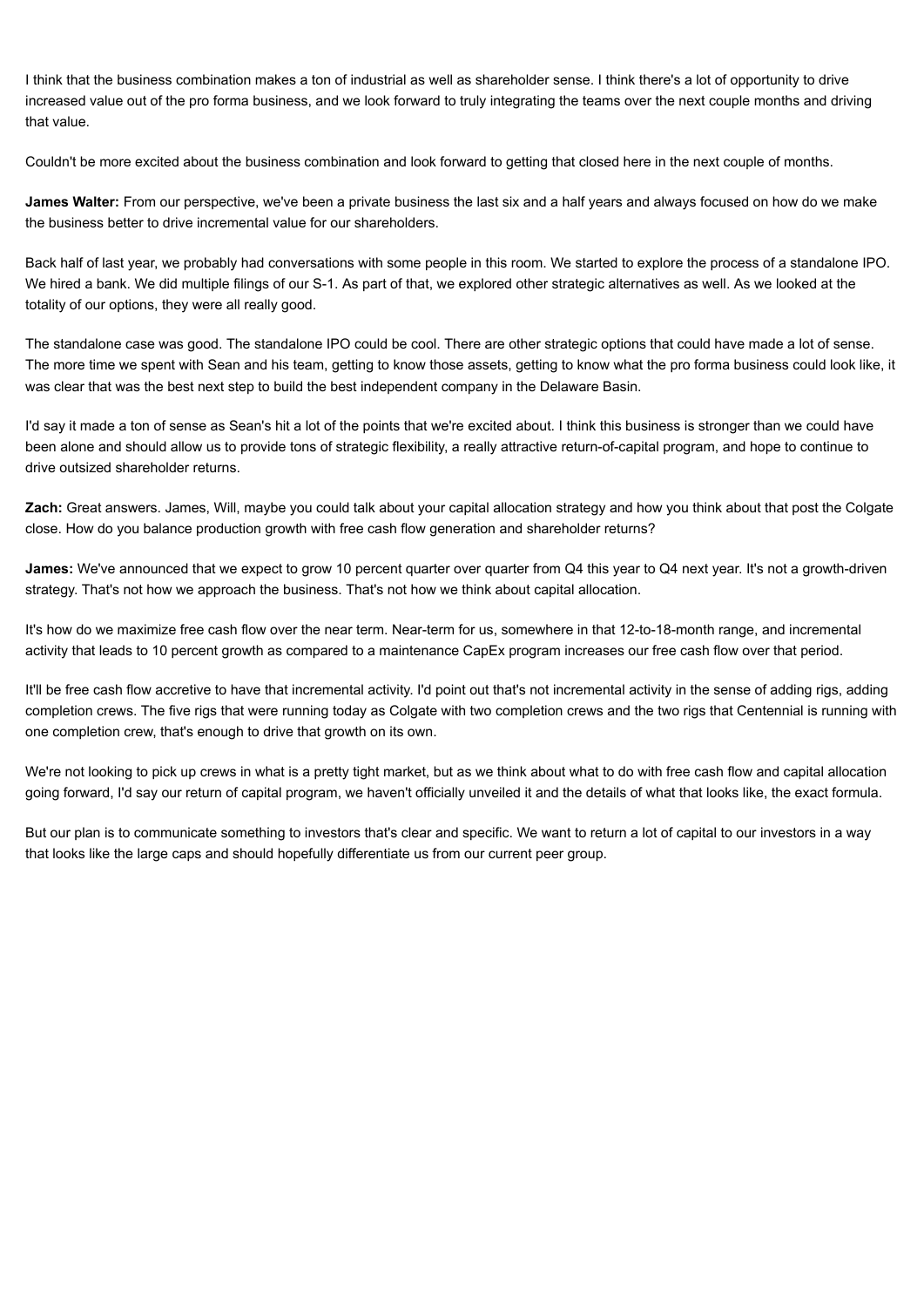Is that 40 percent, 50 percent, 60 percent, 70 percent? I'd say we're probably not in a position that we can unveil that but expect to have that alongside detailed guidance at close.

**Zach:** Got it. You talked about this there. How do you think about that cash return program? How do you view buybacks versus variable dividends, common dividends? We've seen a variety of programs across the E&P space.

**James:** We'll ultimately have to get approval from the new combined Board on what that program looks like. The way we're collectively thinking about it is a mix of all of those. Today, Colgate has a \$100 million a year base dividend as part of our return-of-capital program. Centennial's got the \$350 million share buyback that was authorized last quarter.

Both of those concepts definitely play a role in the combined business. We like having the base dividend just to provide consistent returns regardless of the market. There's an investor base, and frankly us, that like that consistency of knowing what's going to be coming back, regardless of the macro environment.

We like share buybacks as a way to be opportunistic to the degree there's dislocations in the market, to the degree there's unique buying opportunities as a result of the macro. That's attractive as well.

That probably doesn't get you to where we want to be in terms of total capital going back to shareholders, so I think some sort of well-defined variable dividend strategy bridges the gap to get where we want to be on a yield basis.

**Zach:** Got it. Thanks for that color. Moving over to the operational side, cost inflation has been a big topic within the industry. What are you seeing on service cost inflation currently? What are your expectations for cost inflation in the back half of the year?

Will Hickey: I'll take that one. I'd say, to date in 2022, we've seen quite a bit of inflation. Round numbers, we've probably seen from the back half of '21 and Q1 to today 10 percent inflation across the board. What does that mean going into '23? I think that's the biggest question.

You tell me the oil price, and I'll have a much better idea of what inflation would be. I'd say that this business we've built is extremely robust from a return perspective. We're drilling some of the most capital-efficient locations in the Delaware Basin, which is the most capital-efficient basin in the onshore US.

I'd say it will be resilient from that standpoint. In addition to that, there's a lot of synergies in this deal. We are combining two asset bases that are on top of each other. We share 20 miles of lease line. I'd say both Centennial and Colgate, on a standalone basis, we're very good, capital-efficient operators.

As we started to lay the team's best operational practices next to each other, there are a lot of places for improvement. There's a lot of things the Centennial team has done that we never adopted at Colgate that are clear low-hanging fruit, easy wins. There's a lot of things we've done on the Colgate side that they haven't done.

Hopefully, you'll see that the increase in efficiencies will offset a lot of that as we head into '23. As James mentioned, we're going to come out with guidance at the close of this deal. We will be one of the first to take a view on '23. Hopefully, we'll see the embedded efficiencies of this new business help offset some of that inflation.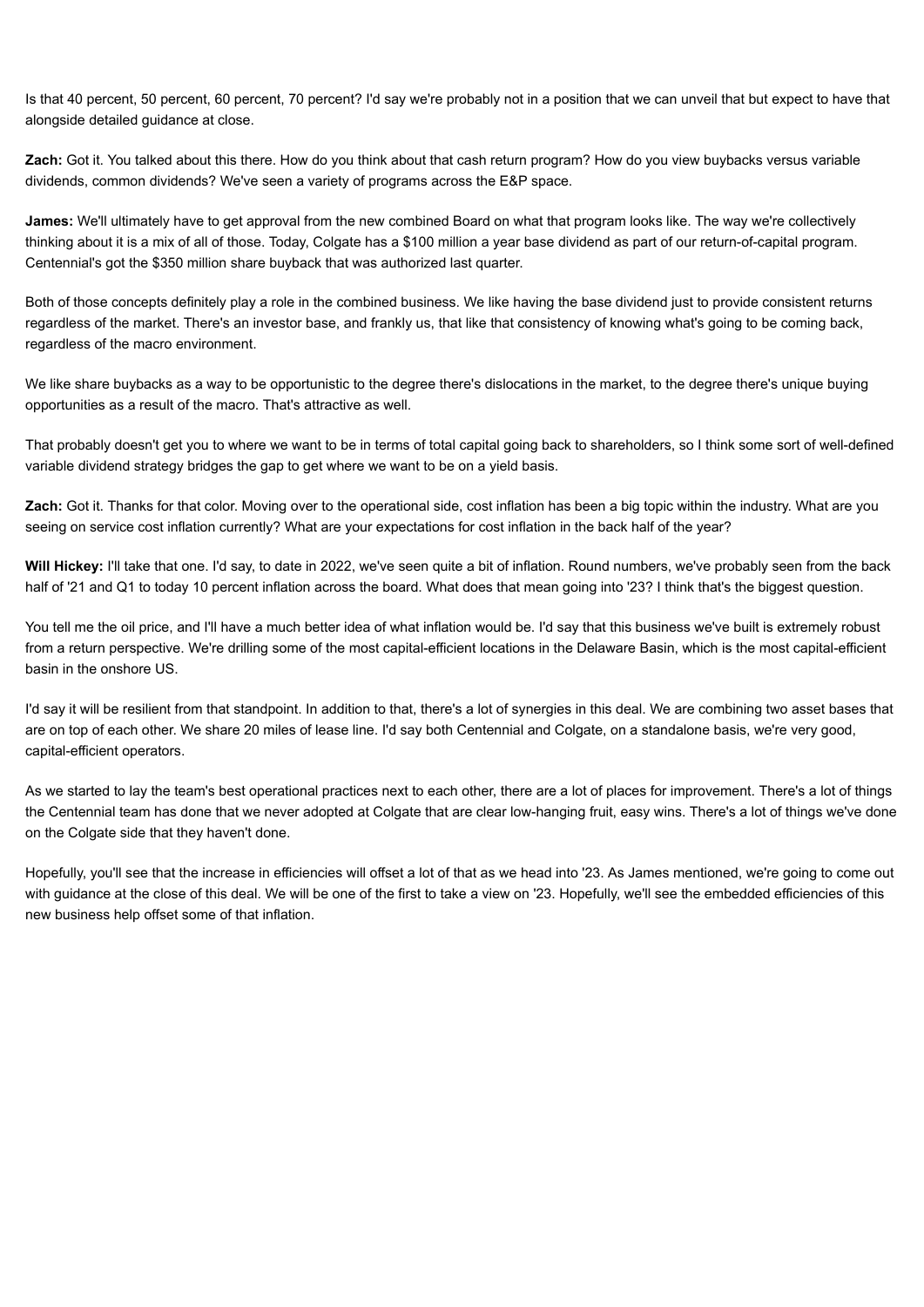**Zach:** Got it. Maybe following up on that, Will, you mentioned a couple of operational synergies that you'd seen between the two operating teams. Could you detail some of those and what they might look like?

Will: I'd love to. First and foremost, one of the more obvious ones that have been pointed out is Centennial's drilling, at their current pace, about 50 wells a year with two rigs, which is very, very efficient. I'd say that's some of the fastest cycle times in the industry, especially in the Delaware Basin.

If you're saving three, four, five days on any given well at an \$80,000 per day spread rate, that's a meaningful reduction in a per-foot cost on the drilling side. I'd say that's something that we plan on adopting a lot of those best practices across the entire fleet, things like offline cementing and things they do on the bit side that is unique to them and something we plan on adopting.

Other things, I'd say, Colgate, on the facility side, we've been using tankless facilities for quite some time now and have seen a material savings. As steel prices have come up, less tanks overall is a great way to save dollars. If you have good midstream partners and good downstream takeaway, it doesn't cost you much to do it.

Generally speaking, I mentioned we share 20 miles of lease line in the Texas side of our assets. There's a lot of benefits for that much shared lease line. Centennial's got a great water recycling infrastructure that will be easy to leverage across both companies. Think less people because the routes are right next to each other. I think things like that.

The last thing to call out is, across the board, Colgate's operating structure, we are a lean team. Think from a G&A perspective where the Centennial team's historically been right or right above two dollars per BOE from a G&A perspective. Colgate's been right around one.

This combined business will be significantly lower on a dollar per BOE from the G&A perspective that Centennial was on a standalone basis. Think closer to where Colgate was than where Centennial was historically, and driving that down over time.

Hopefully, everyone will see that the per unit metrics, the capital efficiency on the D&C per foot side. etc., will show up in our '23 numbers.

**Zach:** Maybe another on operations. Can you talk about the future operational split between the legacy CDEV assets and the Colgate assets, how you think about the pro forma program going forward?

**Will:** Absolutely. For '23 and this is stuff we're working through in real time, but the expected case is it's probably going to be two-thirds on the Colgate legacy, one-third on Centennial. Obviously, our goal is to drill the most capital-efficient locations in the pro forma inventory.

We're working through that in real time what exactly that looks like, but a good safe assumption is two-thirds on the Colgate side and onethird on the Centennial side. What does that actually look like? It's probably close to 50/50 between New Mexico, Northern Delaware, and Texas, Southern Delaware.

I will call out that the Southern Delaware assets that we have been drilling at Colgate today are equally as capital efficient as the Northern Delaware. Historically people have thought the Northern Delaware is better than the Southern Delaware.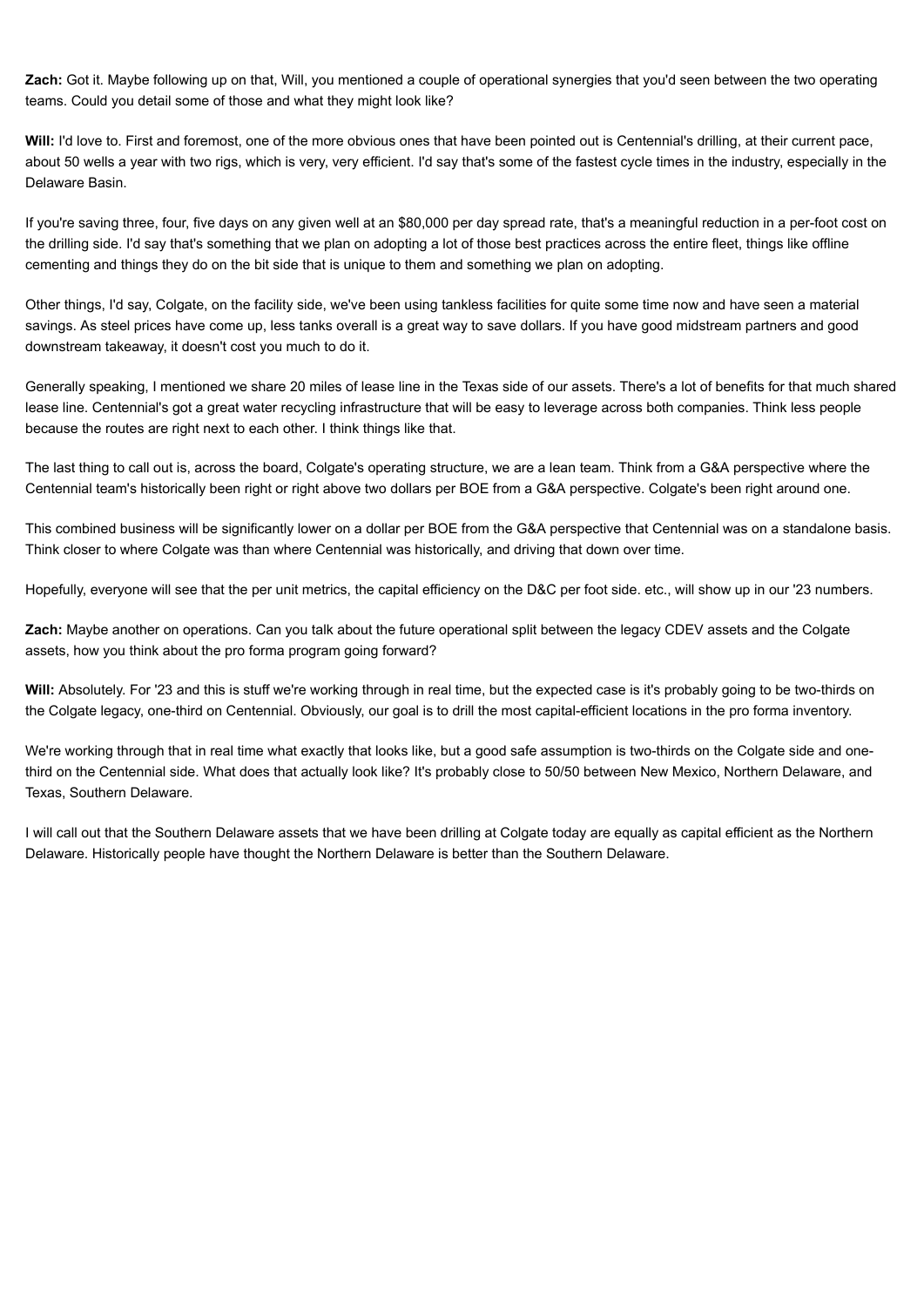In some cases it is, but the Southern Delaware assets that Colgate's bringing to this deal, which is where the majority of the Texas activity will be, are still very wide, large, undeveloped fairways where we have remaining Third Bone Spring, Wolfcamp A, Wolfcamp B inventory that is very, very competitive from capital efficiency perspective with our Northern Delaware.

These are high oil cut. It's 50 percent oil type inventory. This should not be any bit of degradation. In fact, should be accretive to the overall capital efficiency that Centennial had on a standalone basis pre-merger. I think that's a lot of what Sean hit on. As they approach the NAV accretion of the overall deal, that should again show up in our '23 guidance.

**Zach:** Maybe jumping back over to the financials, you've talked about being sub a turn of leverage by year-end '22 once the deal is closed. Can you just talk about your balance sheet targets? What level of leverage or total debt do you think is appropriate to put on this business?

**James:** I'd say, just for some history, Colgate's always taken a very conservative approach to balance sheet and how we manage the business. Since we started our development program five or so years ago, we've never had leverage above 1.5 times on a debt-to-EBITDA basis. It's typically been a target around 1x.

All of that was in a context of when a lot of the E&P peer group was at two, three, four times leverage. I'd say low leverage is in our DNA and something that's been critical to the foundation of success of our business over time. At close, we expect to be right at or just below 1x leverage.

We'll probably pay down a little bit of additional debt from there. In terms of long-term targets, we believe that this business benefits and equity returns benefit from some amount of leverage in the system, but call it half a turn to a turn.

We think that is the sweet spot where you get a little bit of that equity juice, but even in bearish downsides, like we saw in 2020, the business is safe and protected and can ultimately thrive. Back to that experience, we were less than 1x levered throughout the COVID pandemic.

That positioned the business to do some things on the strategic side that allowed us to drive outsized equity returns, and I think that's important going forward.

**Zach:** Maybe another one connected to the balance sheet. Can you talk about your hedging philosophy? You're going to sub a turn leverage going into '23. As you reduce leverage, do you think about hedging less? Maybe detail how you're thinking about hedging going forward.

**James:** In the private context, Colgate hedged quite a bit more. I'm not sure if that's where the question is stemming from. In the public business with the balance sheet where it is today, we think hedges are important, having some amount of base hedges to protect the nearterm development plan, especially the contracted development plan, the base dividend, and some additional capital returns beyond that.

I think that's critical. What does that look like? It's probably 20 or 30 percent of production hedged for the current year and the following, and maybe something de minimis beyond that. That should allow us to maintain a reasonable leverage position in times of lower commodity prices.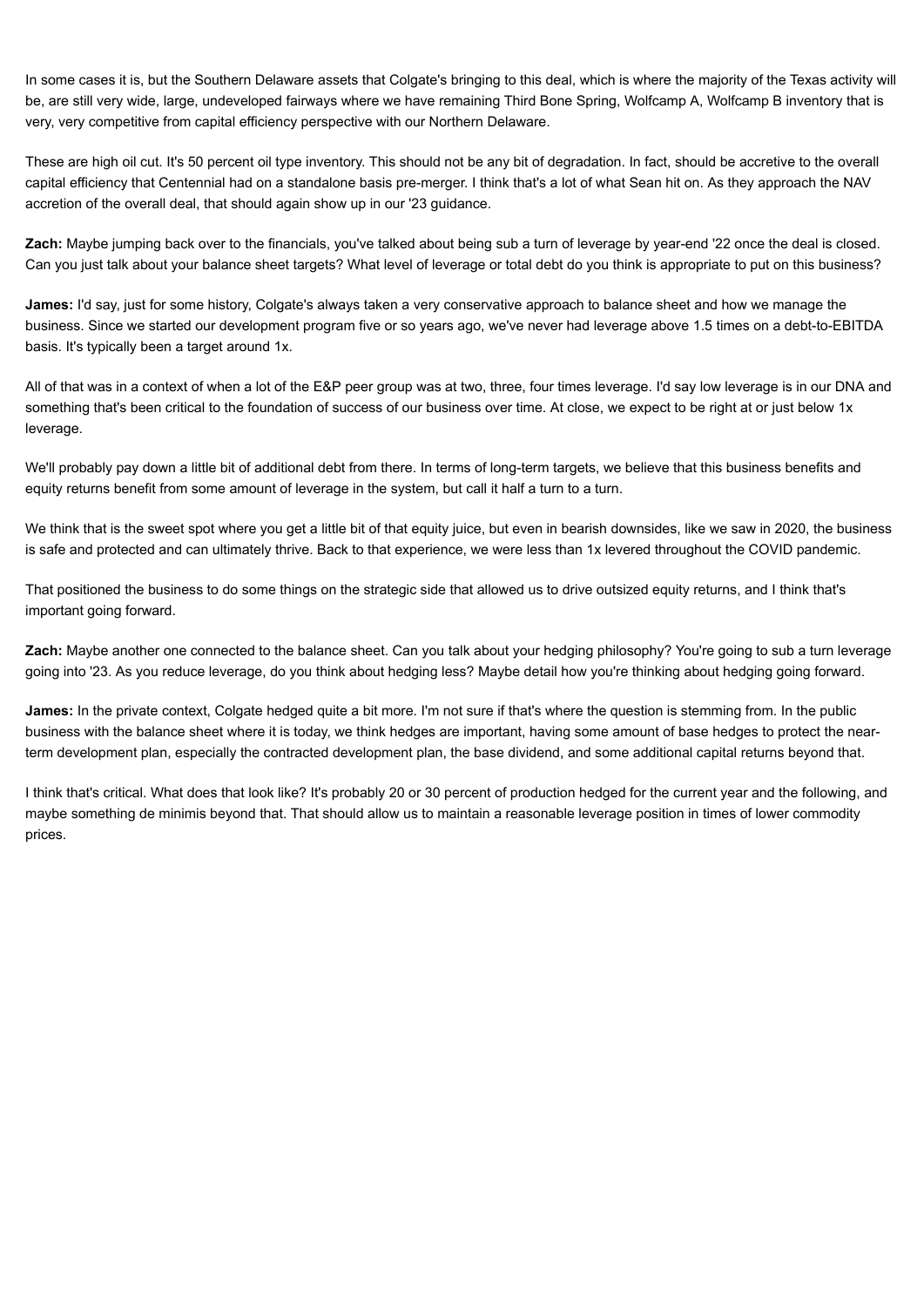I'd say the way we approach it philosophically is we pressure-test the business. We've got thankfully a high-margin asset that can generate free cash flow at lower commodity prices on its own. You combine that with a modest hedge book, and we want to be able to be a strong business that can be dynamic and take advantage of those dislocations if oil is at \$20 or \$30 like we saw in 2020.

You'll hear us hedging to protect the business at all costs, but at the same time, finding ways to make sure that our equity investors, who are often buying this stock for the commodity price exposure, have plenty of that. As we think about it for 20 or 30 percent hedge in the next year and a half, that's maybe one percent hedge into PV barrels over the next decade. Plenty of exposure but also plenty of downside protection.

**Zach:** Maybe jumping back to the operational side, can you talk about what the pro forma inventory depth looks like, how long the inventory runway is in Reeves versus in the Northern Delaware and New Mexico?

Will: Inventory was probably the biggest reason this deal was able to get done. From Centennial's perspective, and Sean hit on it in his opening remarks, they were very confident with their long runway of 15 years of inventory and did not want to do a deal that was inventory dilutive.

Similarly, as we built Colgate, I could contrast it to some of the other privates out there. We've been very thoughtful in maintaining a business that has ample running room, ample inventory relative to our current production levels.

Think, as opposed to having two or three years of inventory and trying to blow it down, which I think is a business model that a lot of other privates have adopted, we thought we want to have 10, 15, 20 years of inventory and make sure we have a good sustainable business that's going to be here to stay.

If you think of what Colgate brings to the table at our current pace, it's 15 years of inventory. At Centennial, it's about the same. This combined business at what we're putting out, 140 wells per year drilling pace, has about 15 years of inventory.

What makes it unique is it is very, very high quality. This isn't an inventory that you're going to see a degradation in capital efficiency in year two, three, or four. We probably have 10 years of this type of capital efficiency that you'll see in '23.

This is a very, very high-quality 15-year inventory business, which allows us the flexibility to do a lot of great things whether how we think about the M&A markets. Obviously, we're going to be very, very picky how we think about just wherever we want to take the business next. The long runway of inventory is very key to this combined business' story.

**Zach:** Thanks for that. Maybe just one on M&A. Clearly, you haven't even closed this deal yet, but how do you view M&A in general in the Delaware Basin going forward? Maybe just start there?

**James:** I'd say Colgate's been very active on the M&A side the last two years. We've done a handful of transactions that were publicly announced, and we've done quite a few more that were not. From a starting point, the combined business that we have at close is so attractive and has such a high-quality asset base that I'd say the bar is really high.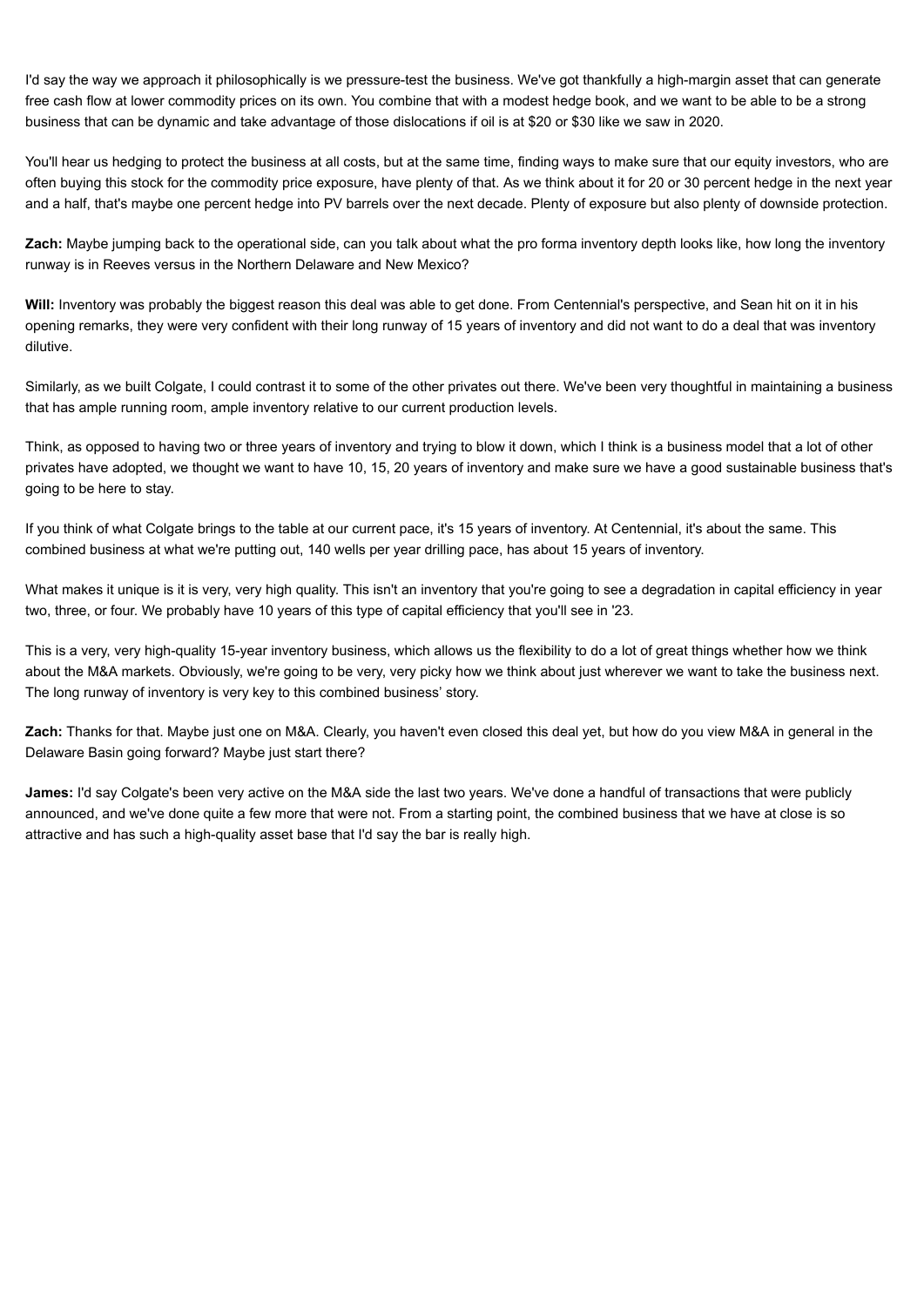As we look out and think we have amongst the highest quality and longest inventory in the Delaware Basin, if we're going to do deals, it needs to make the business better and drive enhanced equity returns. The higher quality your asset base is, the harder it is to do that.

We'll certainly be looking. M&A's been an important part of our equity value creation story, something that we're good at, identifying deals that are undervalued, integrating them quickly, and ultimately developing has been a great part of our value creation story.

To the degree we can find opportunities that enhance the business, enhance equity returns, we'd be excited to do them. But I think it's just getting harder as our business gets better and, frankly, the quality of assets that are out there is probably not getting better.

I'd say from an M&A perspective for the investor group here, you should rest assured we have perfect alignment. I think we're amongst the largest shareholders of the combined business. We are going to be the last people who'd want to do a deal that's dilutive to the ultimate returns story.

We'll be out there, but we're going to be very picky and only do deals that we have a high degree of confidence are going to further enhance returns.

**Zach:** A bit of a different question, but you all have a different management structure. At Colgate, the Co-CEO structure that you've had in place since the company was founded. Can you talk about that, how y'all split up responsibilities and how you see working together going forward?

**James:** We got this question a lot. My first answer is normally this is not new. We've been doing this for seven years, but you took away my line with your question. We've been Co-CEOs since we founded the company in the fall of 2015, and it's worked remarkably well. That's been the secret to our success at driving value for our investors.

We've got two of us, and that allows us to divide responsibilities in a way that fits our skill set. I've got a financial and transactional background, so I oversee the land department, the legal department, the accounting department, the M&A machine.

Will's got the technical background. He's spent the majority of his career before this at Pioneer. He's an engineer as well so naturally overseas operations, geology, engineering in a way that works really well. I'd say we see the business the same way. We have the same vision, the same goals, the same philosophy, but with different skill sets.

It's complementary, and it's ultimately allowed us to do more because we can actually be in two different places at the same time if we need to and making two different sets of decisions. I think it's been awesome. To the degree that wasn't the case, I don't think we would have had the success that we've had building the business today.

**Zach:** Maybe another specific to the transaction. Can you talk about the lock-up on the shares that are being issued to the Colgate holders? Do you have a sense if the private equity sponsors are looking to exit? How do you think about that over time?

**James:** All of our shares on our side of the transaction are locked up for 180 days post-close. I'd say that's not an important date that our sponsors are focused on at all. If you go through the proxy and think back to how this transaction came together, you can see that the negotiation and the meat of the back-and-forth once this became a real deal was who got to own more of the equity.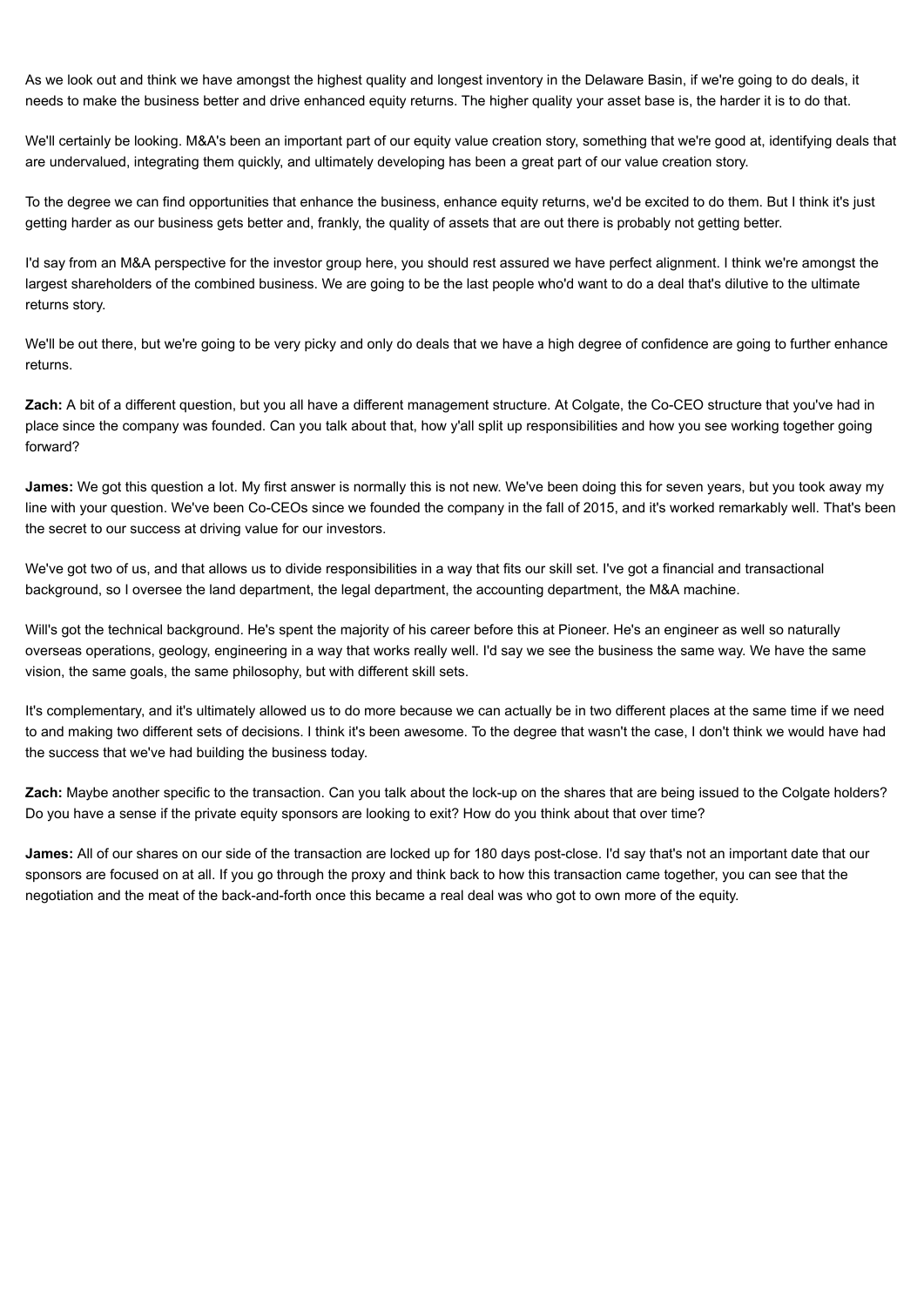The original Centennial proposal included a billion dollars of cash. Our response to that was we don't want the cash. We want the equity. We believe in this business. We think that both the value today but also the potential value creation going forward is awesome. The cash isn't going to appreciate.

You can see that. That's not a perfect answer, but I think it speaks to the way our investors have approached the business. Going forward, they didn't want cash. They didn't want an exit. They wanted more exposure to the story. I think you'll see that philosophy as more of a longer-term mindset than maybe some other sponsor-backed deals.

**Zach:** Going back to the operational side, at current strip prices, we've got oil above \$100, gas near \$6. How do you think about the '23 program? I know you've got the 10 percent exit-to-exit growth out there, but would you consider increasing activity beyond what you've currently got planned?

**Will:** The way that we think about it, first and foremost, I think James hit on it earlier, the growth that we're targeting in '23 is an output of a free cash flow generation machine that we've built. We are focused on maximizing free cash flow over the next 12 to 18 months.

With a hundred dollar crude and paybacks as fast as they are, the incremental rig or incremental well you drill pays for itself within that 12-to-18-month time frame. 10 percent growth is, in fact, free cash flow accretive in that time frame. I say that's a unique part of where we are today from a commodity price perspective.

I think it goes without saying, but if that was not the case, we would not be growing 10 percent. The 10 percent is really an output of that growth. As far as growing past that, James hit on it earlier. We are big shareholders of this business, and I think dividends are extremely important to us as big shareholders of this business.

It also fits the 10 percent, it works with the equipment we have today, the seven rigs, the three frac fleets. Those are the rigs and frac fleets we're running this very day. It'd be hard for us to find a situation where we want to grow past that.

You may see that, as we build efficiencies in the business, we're able to turn out a few more incremental wells. Maybe it goes from 10 to 11 to 12 percent. Frankly, I don't see this as a 20 percent year-over-year growth business or anything like that. That would eat into the near-term dividends, which is something that's important to us.

**Zach:** Maybe asking that question in a slightly different way, you've said you don't want to grow more than that. If you did decide to, what's the timeline. If a rig company called to get additional frac crews, how quickly could you get those up and running and when would those add production?

Will: It's a hard question to answer because we're not doing that. If I was to speculate and make a quest at it -- and this is one of the beauties of this business -- we have a business that is flexible enough that just one incremental rig has a material impact on our growth rate.

Yet, we have enough scale that we can pay a meaningful cash return program. I think that's one of the biggest differentiators of this business. Given it's only one rig, I think we could do it. I just think it would be a more expensive rig across the board.